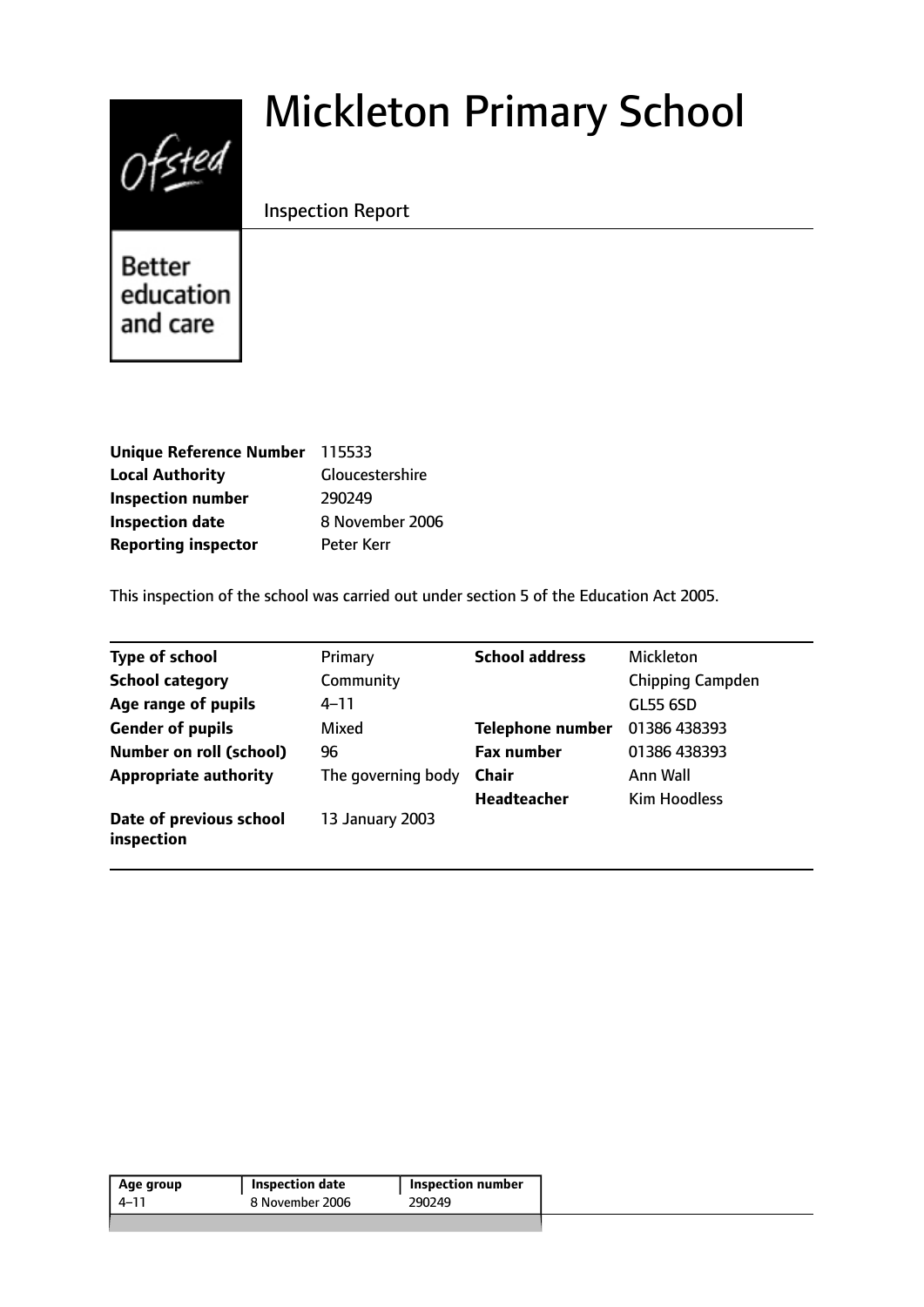© Crown copyright 2006

Website: www.ofsted.gov.uk

This document may be reproduced in whole or in part for non-commercial educational purposes, provided that the information quoted is reproduced without adaptation and the source and date of publication are stated.

Further copies of this report are obtainable from the school. Under the Education Act 2005, the school must provide a copy of this report free of charge to certain categories of people. A charge not exceeding the full cost of reproduction may be made for any other copies supplied.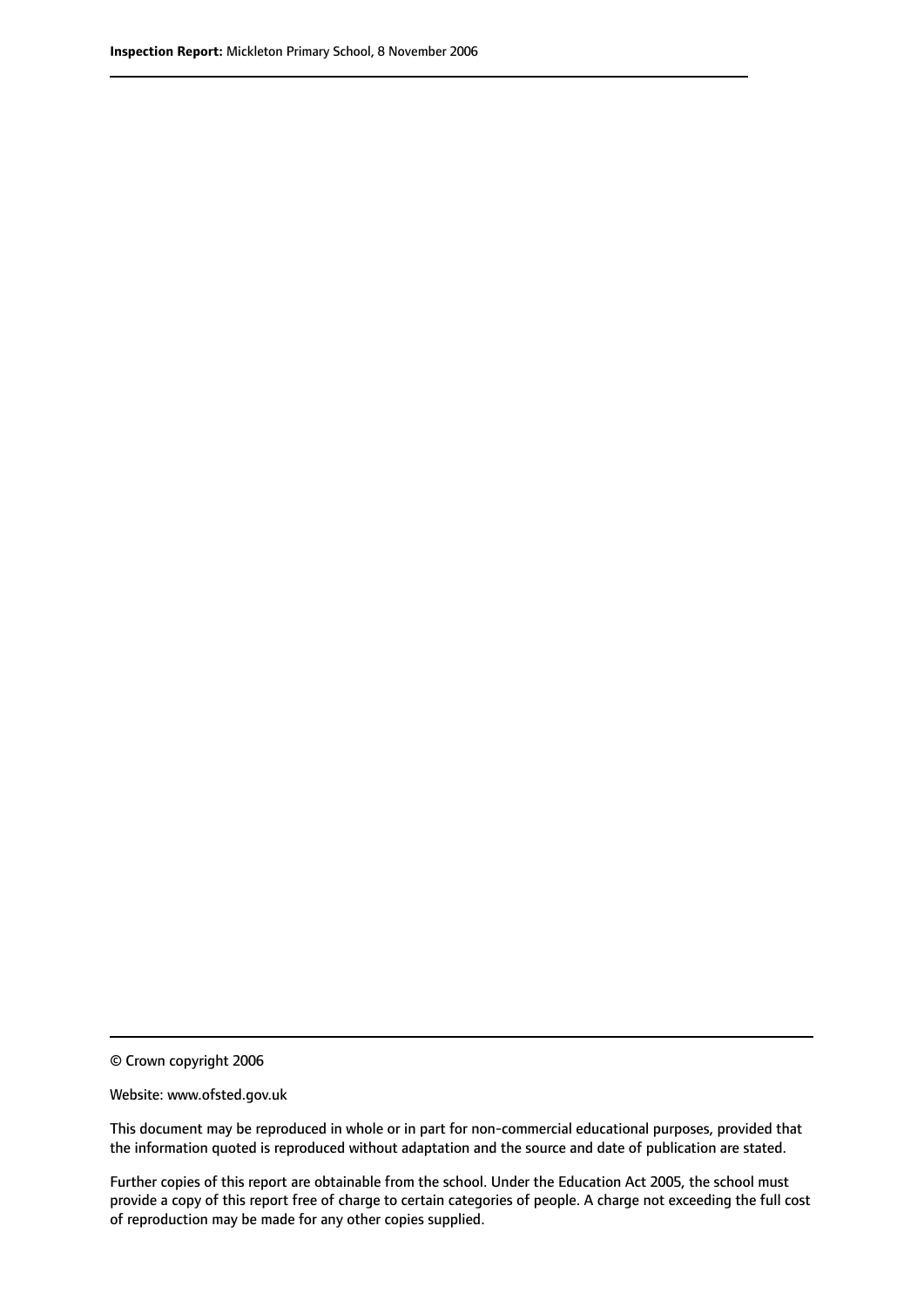# **Introduction**

The inspection was carried out by two Additional Inspectors.

# **Description of the school**

Mickleton is a smaller-than-average school that takes pupils from the village as well as the surrounding areas. The proportion of pupils eligible for free school meals is below average. The number of pupils identified as having learning difficulties is below average. Children's attainment when they start school in the Reception class is broadly average. The school moved into new buildings in September 2006, but the playing field and nursery were not operational at the time of the inspection

#### **Key for inspection grades**

| Grade 1 | Outstanding  |
|---------|--------------|
| Grade 2 | Good         |
| Grade 3 | Satisfactory |
| Grade 4 | Inadequate   |
|         |              |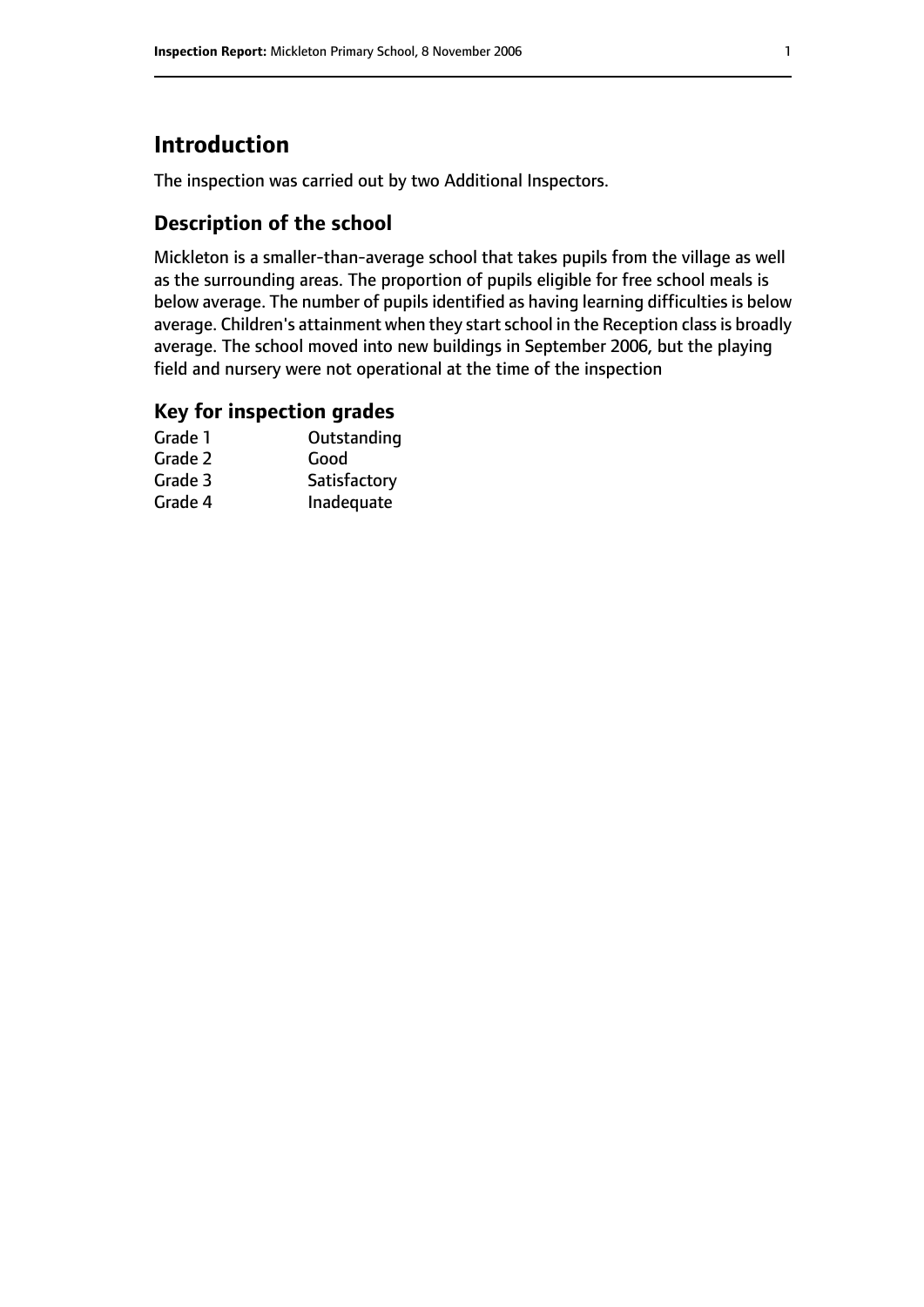# **Overall effectiveness of the school**

#### **Grade: 3**

The school provides a satisfactory education for its pupils. With the governors' strong support, the headteacher has maintained the underlying strengths of the school during the significant upheaval of moving into new premises. There is a caring atmosphere and pupils enjoy good relationships with each other and the staff. Behaviour is good - often exemplary - and pupils feel safe from bullying and free to express their views, which they say are taken seriously by the school.

Achievement and teaching and learning are satisfactory. The school provides a lot of extra support for pupils with learning difficulties and these pupils achieve well in relation to their starting points. Provision in the Foundation Stage is good and by the start of Year 1 most children are comfortably meeting or exceeding the expected goals for their age. Teaching and learning and pupils' progress are satisfactory overall in Years 1 to 6 so that by the end of Year 6, standards are above average. However, provision and achievement are not consistent across the school because weaknesses in teaching and classroom management slow pupils' progress in some lessons.

The curriculum is satisfactory, but there are insufficient planned opportunities for pupils to use and develop their literacy, numeracy and information and communication technology skills across the range of subjects. Good personal, social and health education contributes strongly to pupils' good personal development and well-being.

Leadership and management are satisfactory. The school has a realistic view of its strengths and weaknesses and sensible plans to remedy shortcomings. For example, the recently introduced management systems have helped to eliminate some pockets of underachievement. The teachers have responded positively to the challenge to take more responsibility for whole-school improvement planning and management of individual subjects. Increased monitoring of teaching and changes to assessment practice have led to improved progress among the more able pupils, an area of weakness identified in the previous inspection. There is still more to do though to ensure that teaching and learning are consistently good through all the year groups.

#### **What the school should do to improve further**

- Improve pupils' achievement and progress by ensuring that teaching and learning are consistently good across the school.
- Extend the opportunities for pupils to use and develop their key skills in English, mathematics and information and communication technology (ICT) across the curriculum

# **Achievement and standards**

#### **Grade: 3**

Standards are above average, reflecting satisfactory overall achievement. Children in the Reception class make good progress from an average start and by the time they enter Year 1 have above-average attainment overall. Until recently, more-able pupils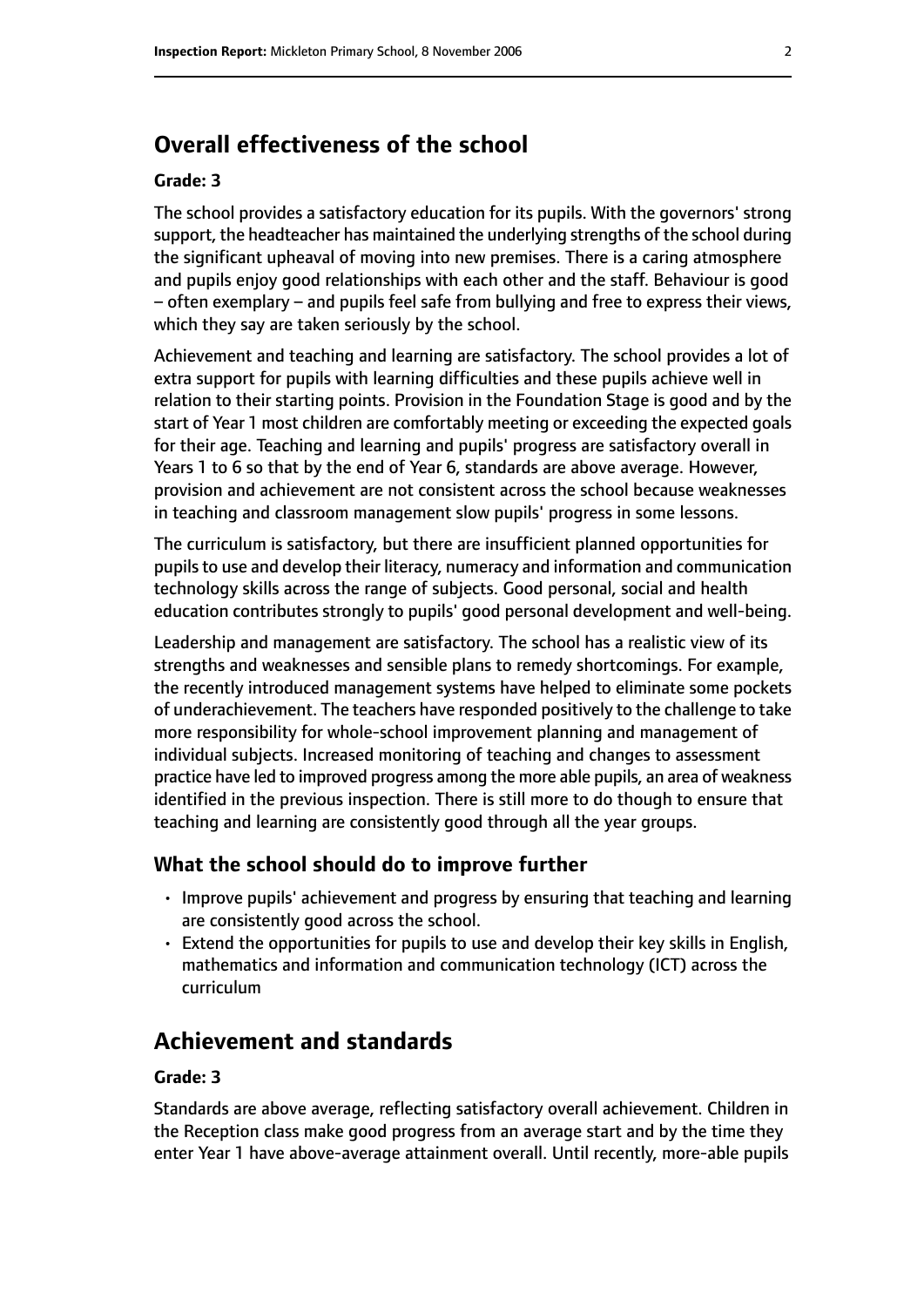were not doing well enough in writing at Year 2 and writing and mathematics at Year 6. More focused use of assessments has ensured that the more able pupils now achieve equally well in each subject. The school has identified some continuing pockets of under-achievement of more able pupils in other year groups, which are now being tackled. The school's monitoring also shows that, whilst progress overall from Year 1 to Year 6 is satisfactory, it is not consistent enough. Pupils mark time in some lessons because of weaknesses in teaching.

#### **Personal development and well-being**

#### **Grade: 2**

Personal development and well-being are good. Behaviour is good overall. It is exceptionally good around the school. In class, pupils generally behave well and take a keen interest in what they are doing, but in some lessons, weaknesses in teaching lead to pupils losing interest and concentration and working too slowly. All aspects of the pupils' spiritual, moral, social and cultural development are good, including their appreciation of the diversity of cultures in Britain today.

Pupils have a good understanding of how to keep safe and the need to follow a healthy lifestyle, demonstrated, for example, when they discuss issues such as diet and fitness. They appreciate the new hall for physical education and the specialist coaching in sports, and enthusiastically take part in the daily early morning exercise sessions. Pupils comment that they enjoy coming to school. Their attendance is above average.

Pupils make a good contribution to the community, for example, by taking part in local events and competitions, such as the village fete. Recently, they contributed art work for an exhibition at Mickleton Gardening Club. They are fully involved in fund-raising events, some of which they organise themselves, and are currently supporting a school in Sierra Leone. This contributes towards their preparation for their future economic well-being. The school council is active and the pupils feel they make a good contribution to the running of the school.

# **Quality of provision**

#### **Teaching and learning**

#### **Grade: 3**

Teaching is satisfactory overall. Pupils are learning more effectively as teachers become more skilled at using assessment information to set demanding targets for pupils of all abilities. Learning is also enjoyable in many lessons because it includes a reasonable variety of activities. Teaching is particularly effective in the Foundation Stage, where the children are given a high degree of independence to learn through well-prepared purposeful play activities. Teachers generally manage the pupils well in Years 1 to 6 and they respond with exemplary behaviour and much endeavour. Learning is not equally effective in every class. In the less effective lessons, the pupils tend to chatter and lose concentration because activities and teaching methods are not matched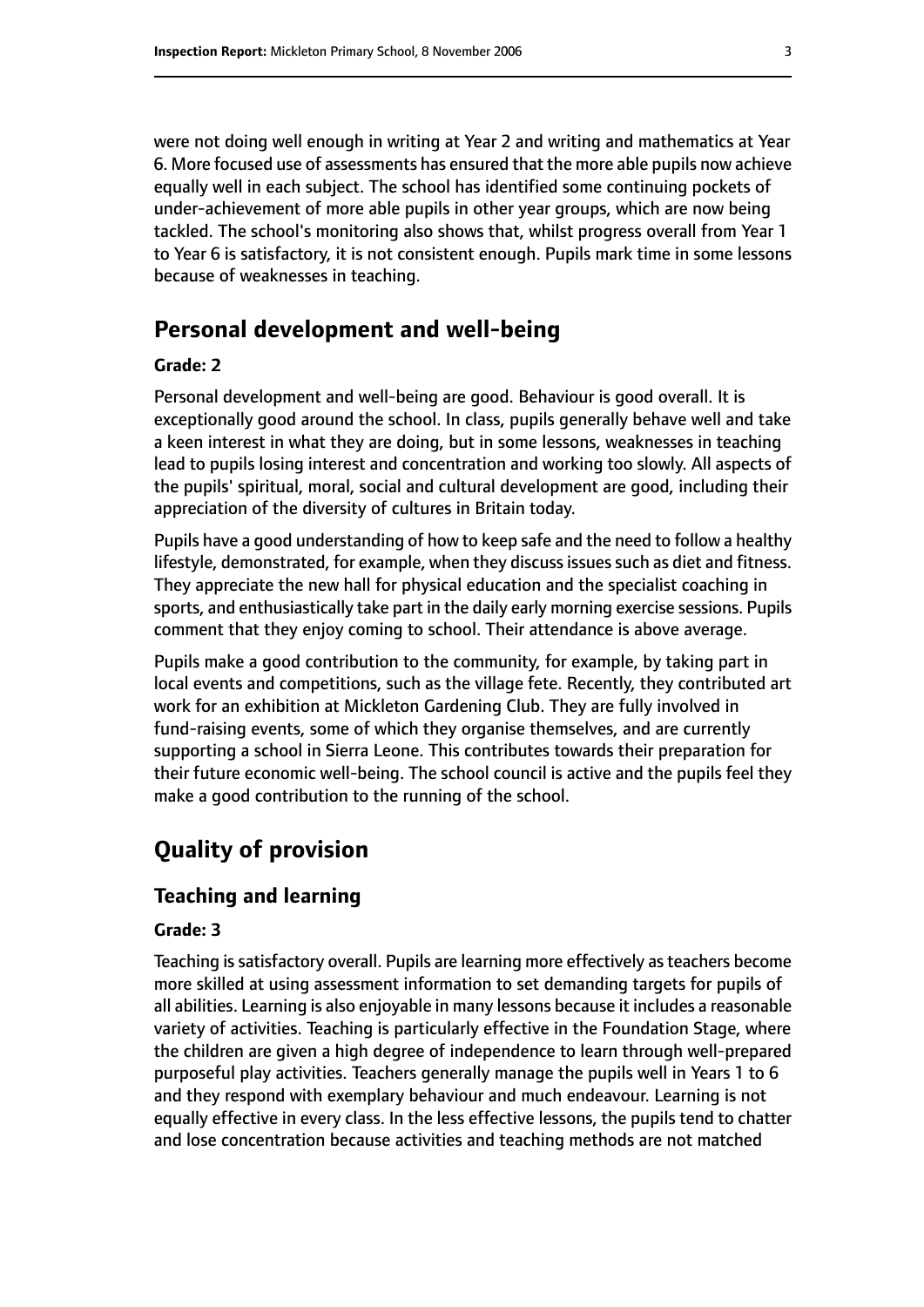closely enough to their needs, and expectations for and management of behaviour are not consistent and clear. An area for further improvement generally in Years 1 to 6 is in giving pupils opportunities to use their initiative and learn independently in a greater variety of ways. This is recognised in the school's monitoring and incorporated in the improvement plan.

#### **Curriculum and other activities**

#### **Grade: 3**

The curriculum is satisfactory and improving. All required subjects are taught and cross-curricular links are developing. Pupils have increasing opportunities to use literacy, numeracy and information and communication technology skills in other subjects; this is an area that needs further improvement.

Provision for children in the Foundation Stage is good. The children have plenty of opportunities to choose from a range of stimulating activities. As a result they make good progress and are achieving well. The outdoor area is still being developed, although the limited space and resources are being used well to support all areas of learning.

Provision for pupils' personal development is good and is enhanced effectively by good extra-curricular opportunities. There are a large number of after-school clubs, for a small school, which pupils are keen to take part in. The pupils enjoy their visits to places of interest linked to their schoolwork; for example, older pupils were really looking forward to a planned theatre visit. Regular visitors such as road safety officers and history specialists also provide good enrichment, and the school's links with other schools and colleges expand opportunities and help progress, for example, in mathematics and physical education.

#### **Care, guidance and support**

#### **Grade: 2**

Pupils are well cared for. They receive good guidance on a range of issues through assemblies and personal, social and health education lessons. All necessary child protection and risk assessments procedures are in place. Good links with outside agencies ensure that the needs of all pupils are met. The teaching assistants do a good job in supporting pupils with learning difficulties, who make good progress relative to their personal learning targets.

Good tracking systems, recently introduced, are beginning to be used effectively to set targets for individuals. As these procedures are in the early stages of implementation, it is too early to judge their impact on standards overall, although the focus on improving the achievement of more-able pupils has proved successful in Year 2 and Year 6.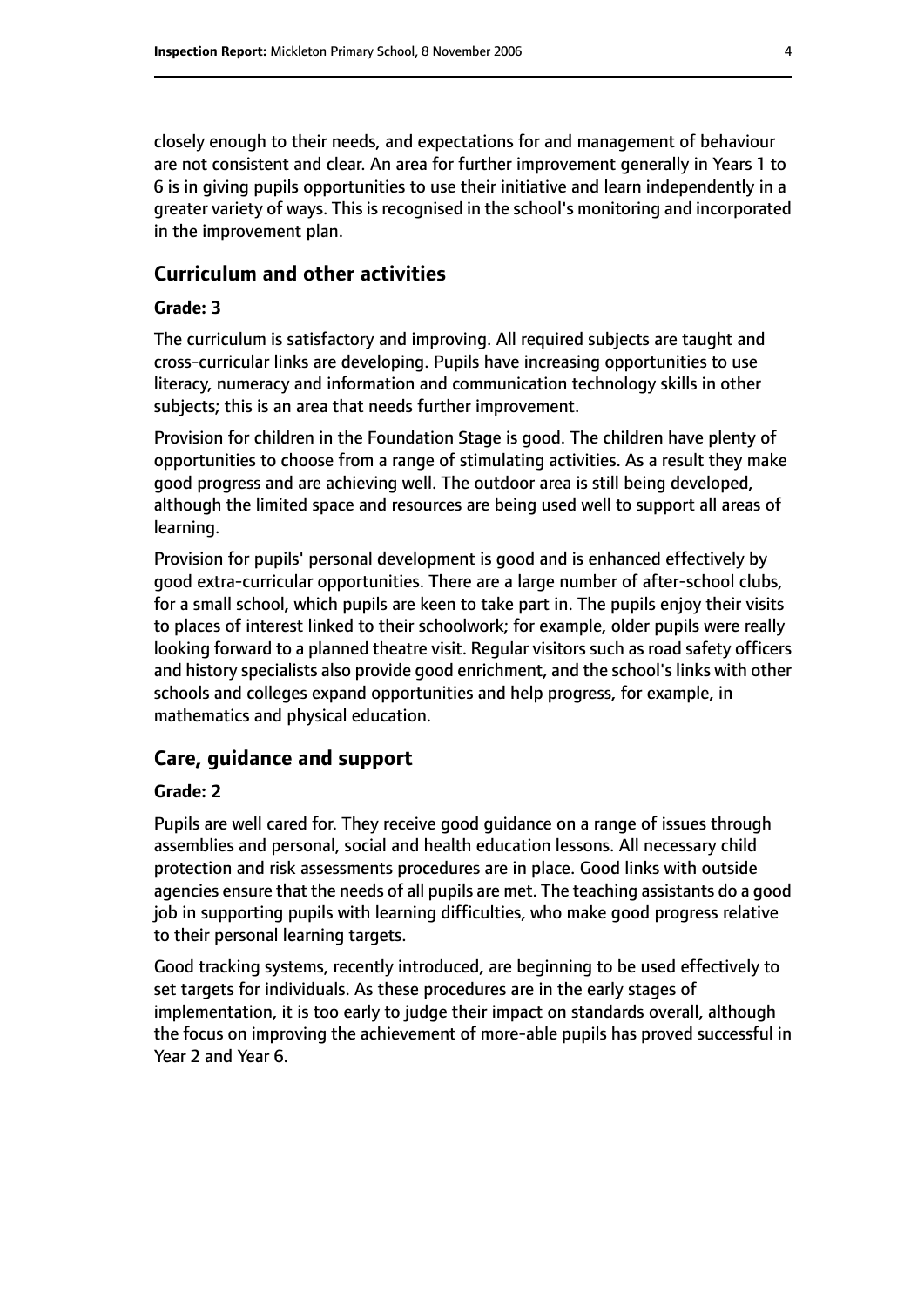# **Leadership and management**

#### **Grade: 3**

Leadership and management are satisfactory. The headteacher provides clear educational direction and has the confidence of staff, parents and governors. The school's self-evaluation is accurate and has given rise to a realistic, challenging programme for improvement. The chances of this succeeding are much enhanced by the increased involvement of staff and governors in the process. Governors are very supportive and actively seeking ways to gain a more independent and accurate view of what is happening in the school. Some significant measures that have already improved provision and achievement include increased training and support for teachers to undertake management roles and link their professional development goals to the pupils' achievement. The monitoring of teaching has identified strengths and weaknesses, and has brought about improvements, for example, in using assessments more effectively in planning. It has not yet been successful, however, in ensuring consistently good progress across all year groups. The headteacher and governors acknowledge the need to ensure that this happens within a reasonable time so that pupils enjoy and fully benefit from the whole of their time in the school.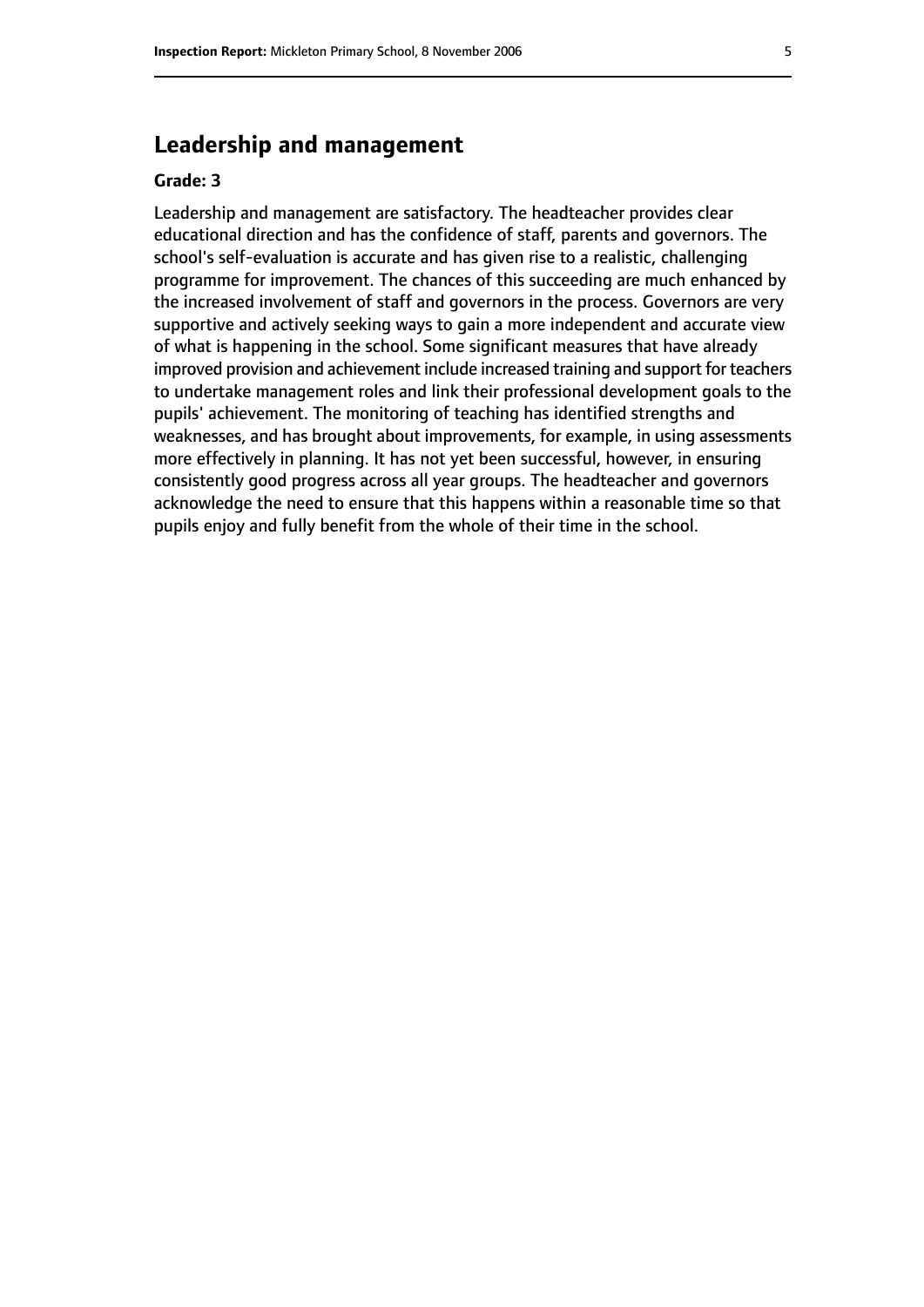**Any complaints about the inspection or the report should be made following the procedures set out inthe guidance 'Complaints about school inspection', whichis available from Ofsted's website: www.ofsted.gov.uk.**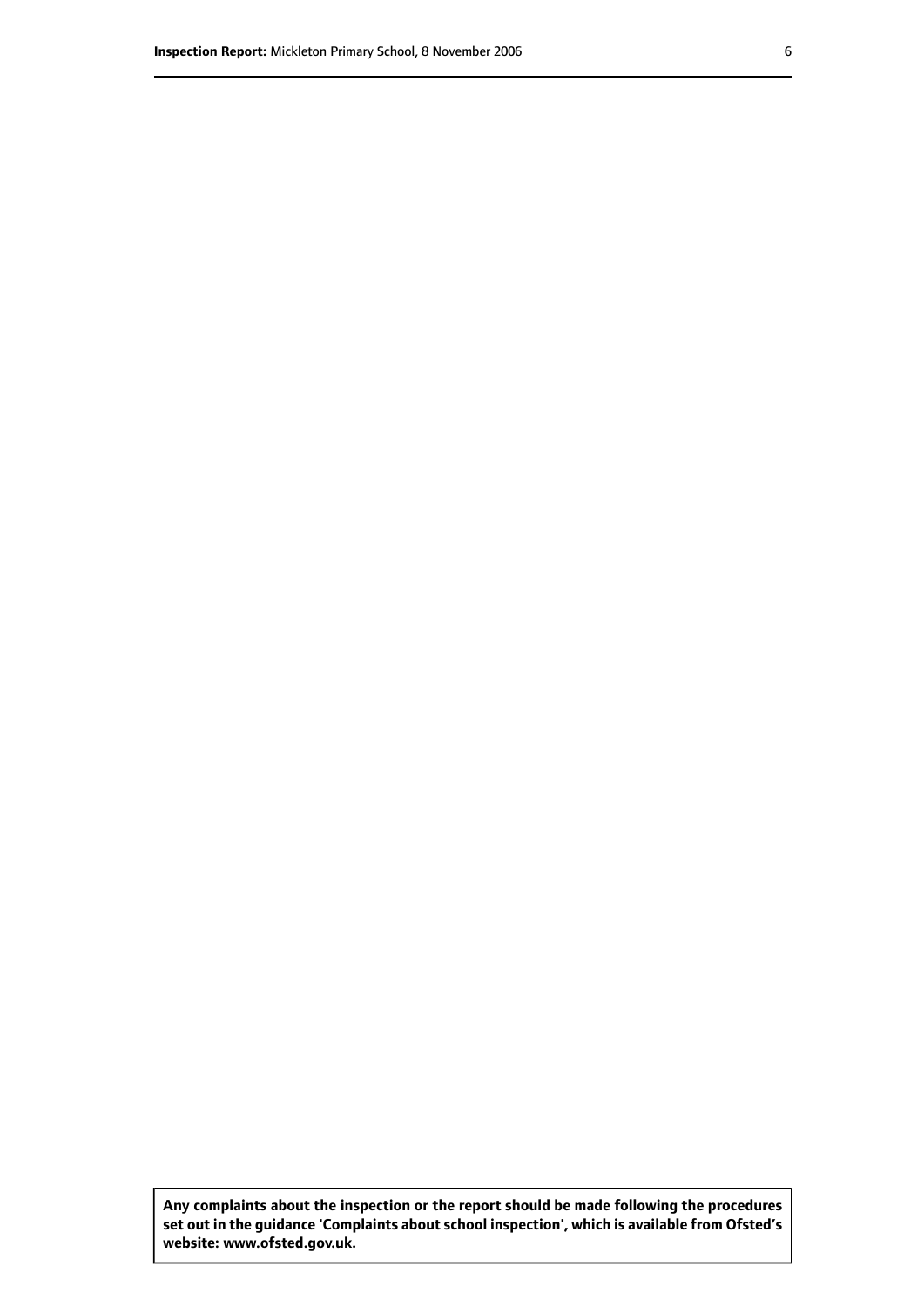# **Inspection judgements**

| Key to judgements: grade 1 is outstanding, grade 2 good, grade 3 satisfactory, and grade 4 | <b>School</b>  |
|--------------------------------------------------------------------------------------------|----------------|
| inadeauate                                                                                 | <b>Overall</b> |

# **Overall effectiveness**

| How effective, efficient and inclusive is the provision of education, integrated<br>care and any extended services in meeting the needs of learners? |     |
|------------------------------------------------------------------------------------------------------------------------------------------------------|-----|
| How well does the school work in partnership with others to promote learners'<br>well-being?                                                         |     |
| The quality and standards in the Foundation Stage                                                                                                    |     |
| The effectiveness of the school's self-evaluation                                                                                                    |     |
| The capacity to make any necessary improvements                                                                                                      |     |
| Effective steps have been taken to promote improvement since the last<br>inspection                                                                  | Yes |

## **Achievement and standards**

| How well do learners achieve?                                                                               |  |
|-------------------------------------------------------------------------------------------------------------|--|
| The standards <sup>1</sup> reached by learners                                                              |  |
| How well learners make progress, taking account of any significant variations between<br>groups of learners |  |
| How well learners with learning difficulties and disabilities make progress                                 |  |

# **Personal development and well-being**

| How good is the overall personal development and well-being of the<br>learners?                                  |  |
|------------------------------------------------------------------------------------------------------------------|--|
| The extent of learners' spiritual, moral, social and cultural development                                        |  |
| The behaviour of learners                                                                                        |  |
| The attendance of learners                                                                                       |  |
| How well learners enjoy their education                                                                          |  |
| The extent to which learners adopt safe practices                                                                |  |
| The extent to which learners adopt healthy lifestyles                                                            |  |
| The extent to which learners make a positive contribution to the community                                       |  |
| How well learners develop workplace and other skills that will contribute to<br>their future economic well-being |  |

# **The quality of provision**

| How effective are teaching and learning in meeting the full range of the<br>  learners' needs?                      |  |
|---------------------------------------------------------------------------------------------------------------------|--|
| $\mid$ How well do the curriculum and other activities meet the range of needs<br>$\mid$ and interests of learners? |  |
| How well are learners cared for, quided and supported?                                                              |  |

 $^1$  Grade 1 - Exceptionally and consistently high; Grade 2 - Generally above average with none significantly below average; Grade 3 - Broadly average to below average; Grade 4 - Exceptionally low.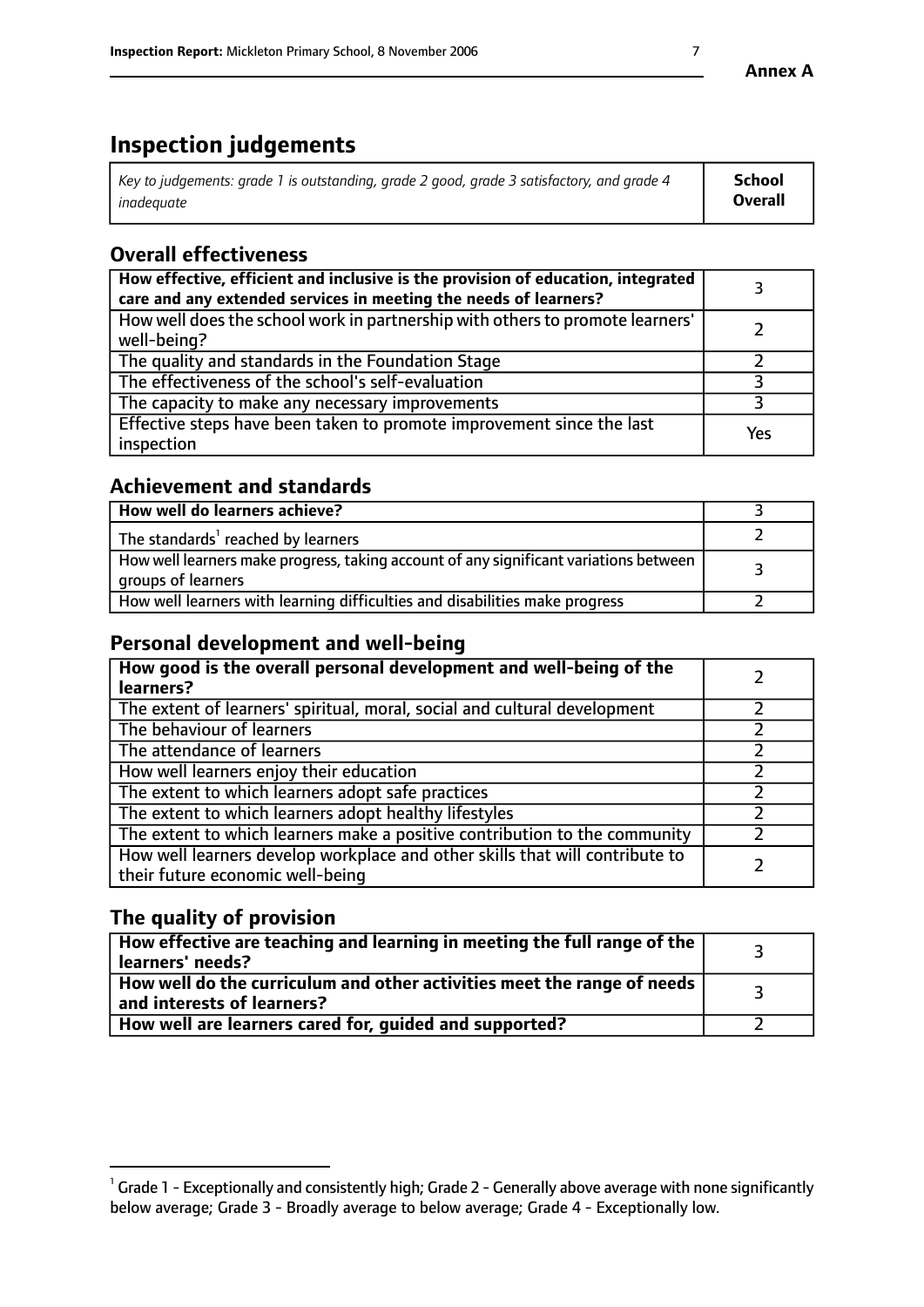# **Leadership and management**

| How effective are leadership and management in raising achievement<br>and supporting all learners?                                              |     |
|-------------------------------------------------------------------------------------------------------------------------------------------------|-----|
| How effectively leaders and managers at all levels set clear direction leading<br>to improvement and promote high quality of care and education |     |
| How effectively performance is monitored, evaluated and improved to meet<br>challenging targets                                                 | 3   |
| How well equality of opportunity is promoted and discrimination tackled so<br>that all learners achieve as well as they can                     |     |
| How effectively and efficiently resources, including staff, are deployed to<br>achieve value for money                                          | З   |
| The extent to which governors and other supervisory boards discharge their<br>responsibilities                                                  | 3   |
| Do procedures for safequarding learners meet current government<br>requirements?                                                                | Yes |
| Does this school require special measures?                                                                                                      | No  |
| Does this school require a notice to improve?                                                                                                   | No  |